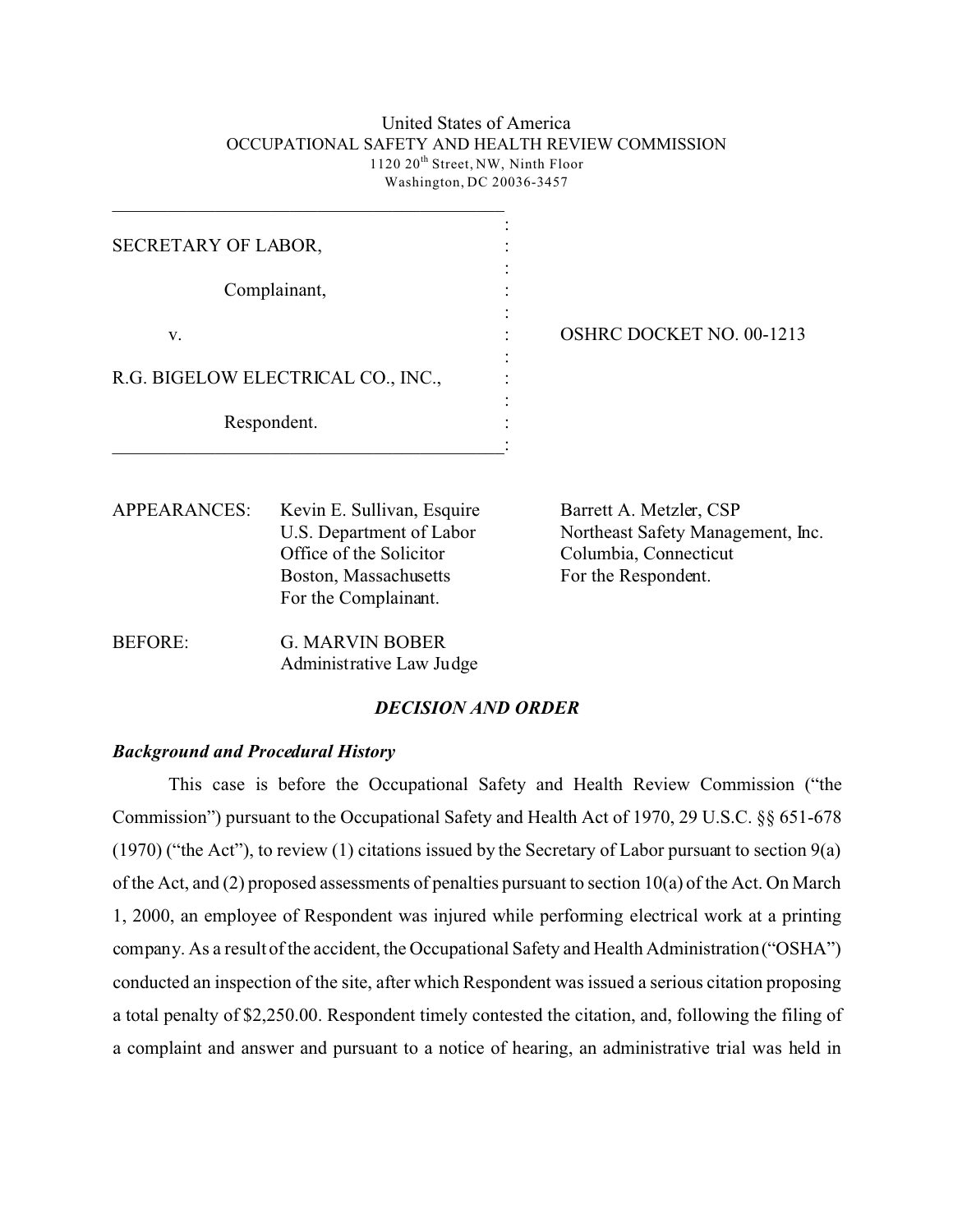Hartford, Connecticut on January 17, 2001. Both parties have filed post-trial briefs.<sup>1</sup>

#### *Jurisdiction*

The parties agree that Respondent, R.G. Bigelow Electrical Company, Inc., is an employer engaged in interstate commerce within the meaning of section 3(5) of the Act, 29 U.S.C. § 652(5), and that the Commission has jurisdiction over this case.

## *Relevant Testimony*

Daniel Ruggles, an apprentice electrician for four years and licensed electrician for three years, has been an electrician for Respondent since 1998. Mr. Ruggles testified that his supervisor, Dave Morneault, assigned him to perform an electrical task at the subject site on a " bus plugs box" 20 to 25 feet above the ground using an aerial lift. He also testified that his supervisor told him that "[t]he job was all set right to the point of tying in the wires to the lugs; that's all he said to do. That's all that had to be done." Mr. Ruggles stated that his company had never trained him on an aerial lift and that his supervisor had not provided him with any personal protective equipment ("PPE") or insulated tools when assigning him to work on the energized box. When Mr. Ruggles suggested deenergizing the box, his supervisor said "no." Wearing only jeans, a polyester t-shirt and safety glasses with no side protection, Mr. Ruggles proceeded to do his assigned job. (Tr. 9-17, 29-30.)

Mr. Ruggles further testified that he was injured while performing his assigned task of tightening a neutral connection, which required the use of an Allen or "hex" wrench. According to Mr. Ruggles, he could not access the neutral connection with the Allen wrench when the switch was in the off position, *i.e.*, de-energized, and he therefore had to do his work with the box energized. While working on the circuit, Mr. Ruggles felt an "explosion," and he suffered severe burns above his waist because his polyester t-shirt melted onto his body. Mr. Ruggles had to lower himself down in the aerial lift because the people on the ground could not operate the lift since the key to the ground-level controls was missing. (Tr. 11, 17-28.)

Todd Brooks, a licensed electrician, was working as a temporary electrician for Respondent at the time of the accident. Mr. Brooks' testimony confirmed that of Mr. Ruggles that Respondent did not provide any PPE to employees. Mr. Brooks witnessed Mr. Ruggles "on fire from his waist

<sup>&</sup>lt;sup>1</sup>At the trial, Respondent moved to dismiss Citation 1, Items 1a, 1b and 1c for "lack of proof." (Tr. 132-34.) The motion for dismissal was denied. Upon further review, Respondent's motion for dismissal was properly denied.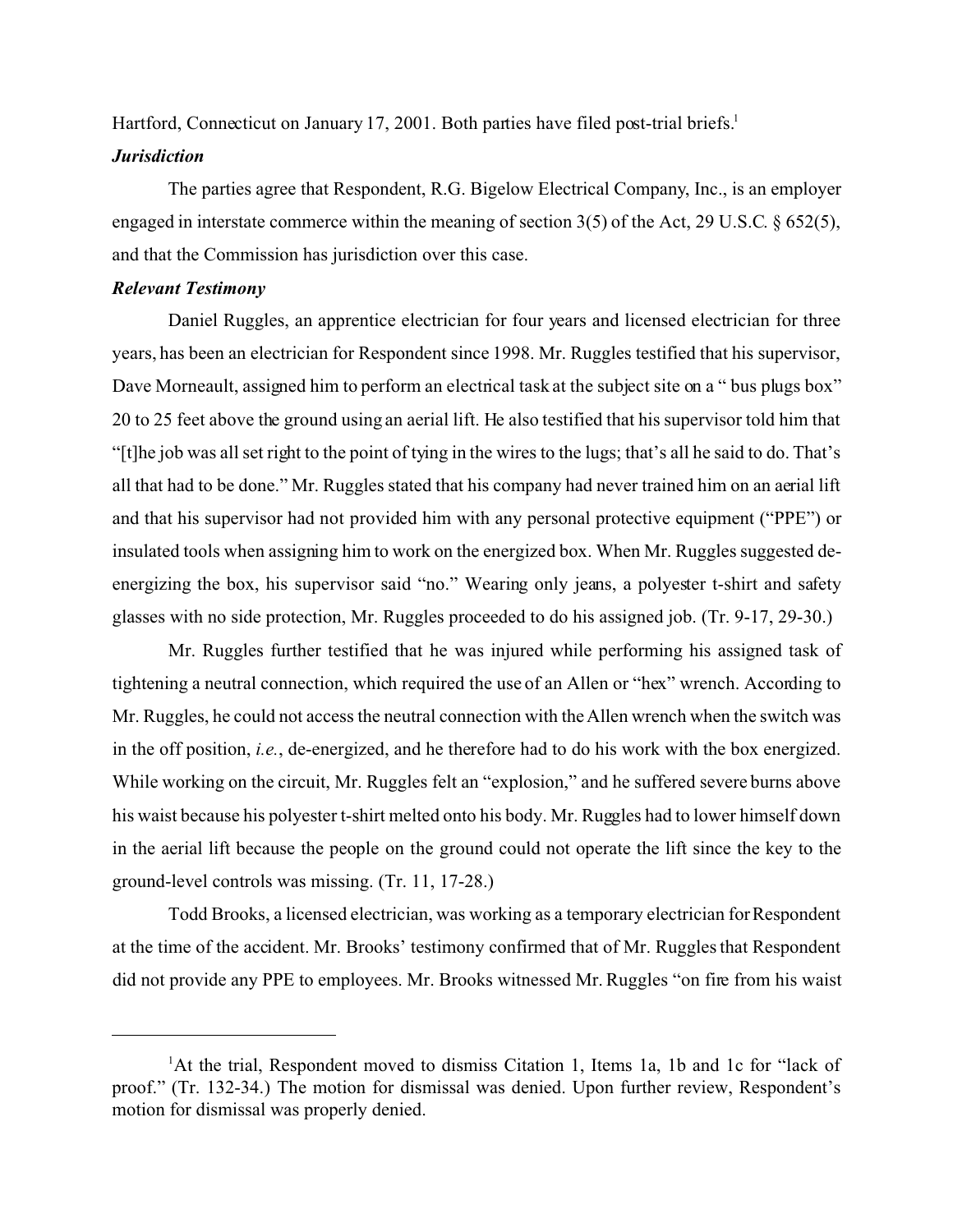up," and he stated that neither he nor anyone else could operate the ground-level controls on the aerial lift to bring Mr. Ruggles down because the key to those controls was missing. (Tr. 31-37.)

Compliance Officer ("CO") Anthony Fuscillo testified that he investigated the accident on the same day that OSHA received a report that there had been an explosion. The CO's testimony confirmed Mr. Ruggles' account of the task he was assigned and the fact that the circuit had to be energized for Mr. Ruggles to do his job. The CO said Respondent's supervisor could not produce any PPE when he (the CO) asked for it. The CO also said that his interviews with Respondent's employees,includingMr.Ruggles, established the company did not provide harnesses for employees or train employees in the use of aerial lifts. Although these employees told the CO they generally did not use harnesses for fall protection, the employees' explanations of how they would tie off demonstrated that they were not properly trained. (Tr. 51, 56-58, 65-66, 71-73, 76-78.)

William Coffin, an assistant area director and district office supervisor for OSHA, was the Secretary's expert witness.<sup>2</sup> He testified that in his opinion, Mr. Ruggles could not have completed his assigned task with the circuit box in the off position. He also testified that Respondent's insurance company reports confirmed that the only way for an electrician to tighten the neutral screw was to leave the switch in the energized position. Mr. Coffin noted that when working with a circuit box of 480 volts, as Mr. Ruggles was doing, it is industry practice to use proper equipment and PPE. He further noted that Mr. Ruggles should have worn insulated gloves, safety glasses and a face shield, and fire retardant clothing; he also should have used insulated tools and an insulated blanket to protect himself. According to Mr. Coffin, if such equipment had been used, Mr. Ruggles' injuries would have been prevented or minimized. (Tr. 96-97, 104-11, 114-17, 120, 125, 129.)

Randy Bigelow, Respondent's vice-president and owner, testified that PPE was available in the company's office. He stated that if the supervisor had told him that PPE was needed, he would have had appropriate equipment delivered to the work site from the office. He further stated that no one asked for additional equipment. (Tr. 136-42.)

### *Discussion*

In Citation 1, Item 1a, the Secretary alleges a serious violation of the general duty clause, section 5(a)(1), whichrequires employers to furnish its employees a workplace free from recognized

<sup>2</sup> Mr. Coffin started work as an apprentice electrician in 1969 and became a licensed electrician in 1973. (Tr. 93.)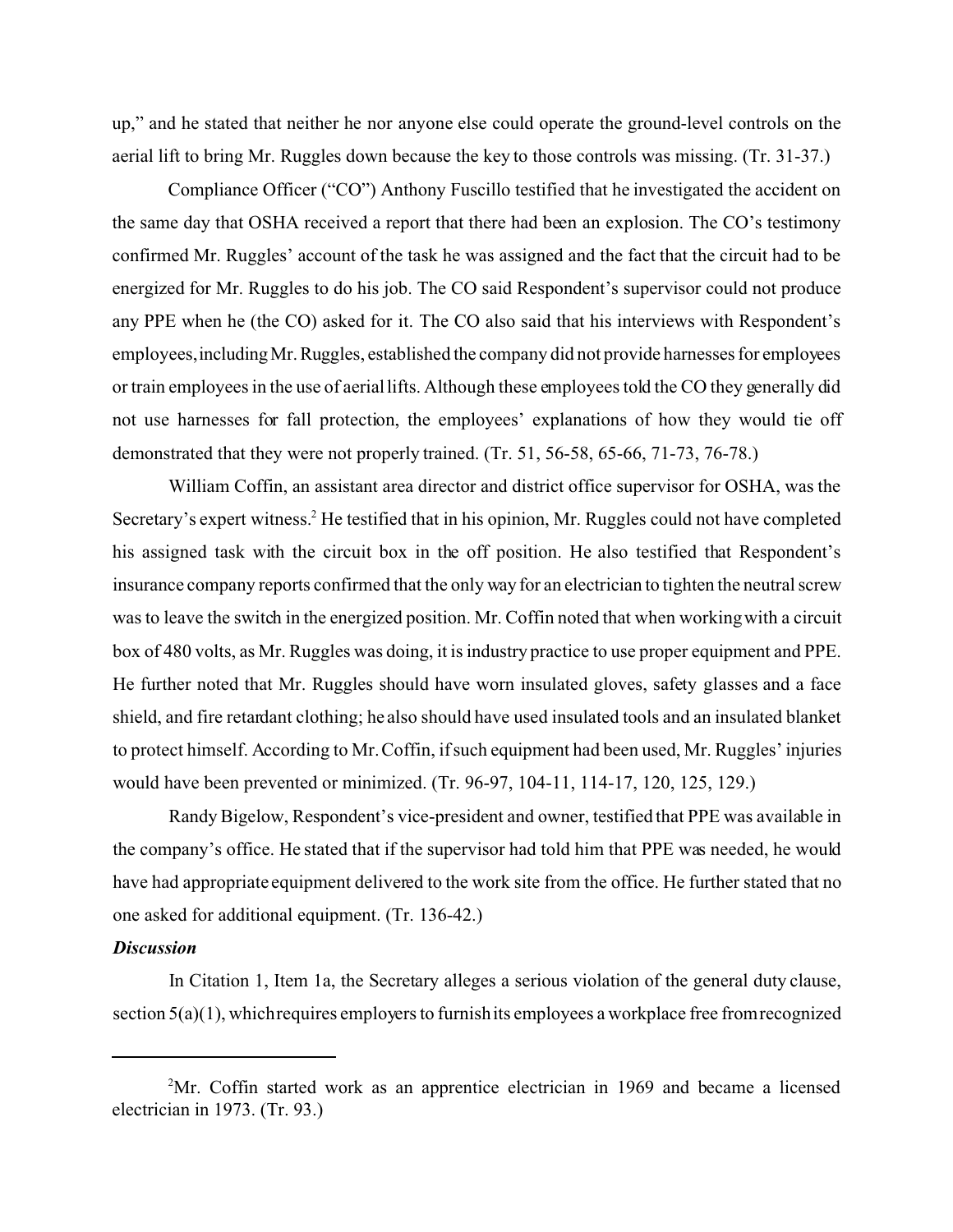hazards that are causing or likely to cause death or serious physical harm. Specifically, the Secretary alleges that Respondent's employees were exposed to electrocution and burn hazards resulting from the use of conductive tools in close proximity to a live electrical circuit in excess of 50 volts. To prove a violation of section  $5(a)(1)$ , the Secretary must establish that  $(1)$  a condition or activity in the employer's workplace presented a hazard to employees, (2) the cited employer or the employer's industry recognized the hazard, (3) the hazard was causing or likely to cause death or serious physical harm, and (4) feasible means existed to eliminate or materially reduce the hazard. *Nat'l Realty & Constr. Co.*, 489 F.2d 1257, 1265-67 (D.C. Cir. 1973); *Connecticut Light & Power Co.*, 13 BNA OSHC 2214, 2217 (No. 85-1118, 1989).

The Secretary has satisfied her burden of proving that Respondent failed to provide its employees a workplace free from recognized hazards that were causing or likely to cause death or serious physicalharm. First, it is undisputed that Respondent's employee was using a conductive tool (an uninsulated Allen wrench) while working in close proximity to a live electrical circuit in excess of 50 volts. (Tr. 17-30.) This condition exposed the employee to electrocution and burn hazards. Second, the unrebutted testimony of the Secretary's expert witness confirmed that this was a recognized hazard in the industry. (Tr. 97, 110, 128-29; C-25.)<sup>3</sup> Third, it is clear that the cited hazards of electrocution and burns are likely to result in death or serious physical harm. Finally, feasible means, such as insulated tools, existed to eliminate or materially reduce this hazard. (Tr. 97, 104, 107-10, 117; C-25-26.) Therefore, I affirm this citation item as a serious violation.<sup>4</sup>

In Citation 1, Items 1b, 1c, 2a, 2b and 2c, the Secretary alleges serious violations of specific

<sup>&</sup>lt;sup>3</sup>Complainant's and Respondent's exhibits are identified as "C" and "R," respectively.

<sup>4</sup> Respondent argues that specific standards 29 C.F.R. §§ 1926.95 and 1926.954 preempt section 5(a)(1). "The Commission has held that an applicable standard preempts application of the general duty clause. In order for a specific standard to preempt the general duty clause, however, the standard must be addressed to the particular hazard for which the employer has been cited under the general duty clause." *Armstrong Cork Co.*, 8 BNA OSHC 1070, 1073 (No. 76-2777, 1980) (citations omitted); *see also, New York State Electric & Gas Corp.*, 17 BNA OSHC 1129 (No. 91-2897, 1995), *rev'd on other grounds*, 88 F.3d 98 (2d Cir. 1996). Moreover, a section 5(a)(1) allegation will not be vacated where the hazards presented are "interrelated and not entirely covered by any single standard." *Ted Wilkerson, Inc.*, 9 BNA OSHC 2012, 2015 (No. 13390, 1981) (citing *Crescent Erection Co.*, 5 BNA OSHC 1711, 1712 (No. 2159, 1977)). Neither one of the standards cited by Respondent addresses nor entirely covers the cited hazard of employees using conductive tools near a live electrical circuit. Therefore, I reject Respondent's preemption argument.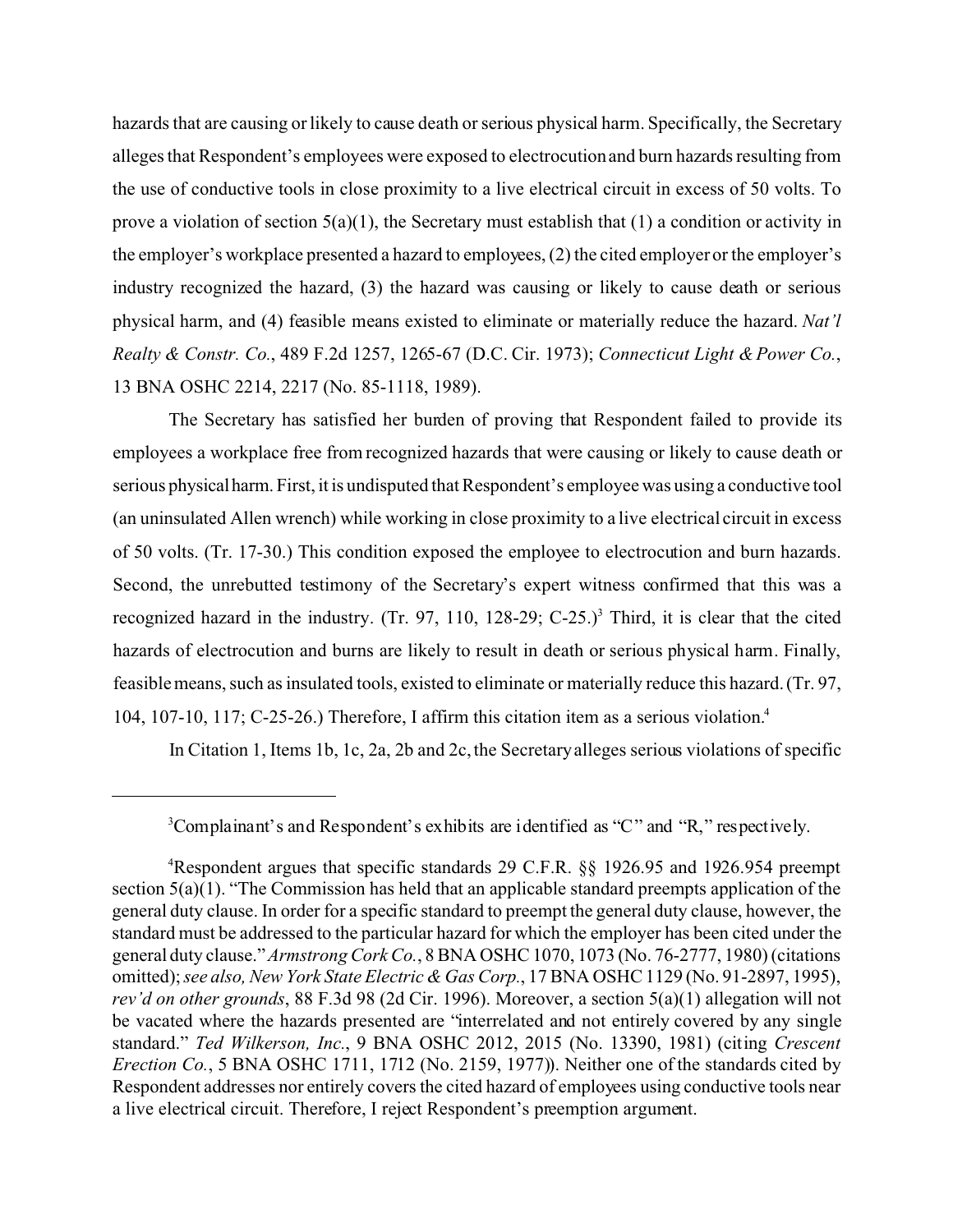standards. Generally, in order to establish a violation of a specific standard, the Secretary must show by a preponderance of the evidence that: (1) the standard applies to the cited condition; (2) there was a failure to meet the terms of the standard; (3) employees had access to the violative condition; and (4) the employer either knew, or with the exercise of reasonable diligence could have known, of the violative condition. *Halmar Corp.*, 18 BNA OSHC 1014, 1016 (No. 94-2043, 1997); *Atlantic Battery Co.*, 16 BNA OSHC 2131, 2138 (No. 90-1747, 1994).

Citation 1, Item 1b alleges a serious violation of 29 C.F.R. § 1926.28(a), which requires the employer to ensure that employees wear appropriate  $PPE<sup>5</sup>$ . To prove a violation of section 1926.28(a), the Secretary must demonstrate that employees were exposed to the hazardous condition, that some other section of Part 1926 indicated the need for the particular PPE, and, finally, that the employer failed to require the wearing of the prescribed equipment. *See Bratton Corp.*, 14 BNA OSHC 1893, 1897 (No. 83-132, 1990). *See also*, *Andrew Catapano Enter., Inc.*, 17 BNA OSHC 1776, 1783 (No. 90-0050 *et al*., 1996); *Pace Constr. Corp.*, 14 BNA OSHC 2216, 2217-20 (No. 86- 758, 1991). The Secretary has established that other sections of Part 1926 indicated a need for appropriate PPE. These sections, 29 C.F.R. §§ 1926.95, 1926.100 and 1926.102, require appropriate PPE for eyes, face, head and extremities, as well as protective clothing. In addition, I find it reasonable to infer from the weight of the evidence that Respondent failed to require its employees to wear PPE. The language of the standard clearly states that employers are responsiblefor requiring the wearing of appropriate PPE to reduce hazards to employees. Here, Mr. Bigelow's testimony indicates that Respondent relied on employees to request PPE.<sup>6</sup> (Tr. 136, 139-41.) However, even if employees requested it, Respondent could not have provided some of the required PPE, such as face shields and protective clothing, because Respondent did not have it available either on site or in the office. (Tr. 140.) Furthermore, the testimony of Mr. Ruggles and Mr. Brooks supports a

 $529$  C.F.R. § 1926.28(a) provides as follows: The employer is responsible for requiring the wearing of appropriate personal protective equipment in all operations where there is an exposure to hazardous conditions or where this part indicates the need for using such equipment to reduce the hazards to the employees.

<sup>&</sup>lt;sup>6</sup>Respondent does not even attempt to rebut the evidence that it failed to require the use of appropriate PPE by pointing to safety rules or other steps taken to satisfy the standard; thus, one can only assume that no such rules existed. Even if Respondent had had such rules, the decision to wear PPE cannot be left up to the employee's discretion. *See, e.g.*, *Pace*, 14 BNA OSHC at 2218 (citing *American Bechtel, Inc.*, 6 BNA OSHC 1246, 1248 (No. 11340, 1977)).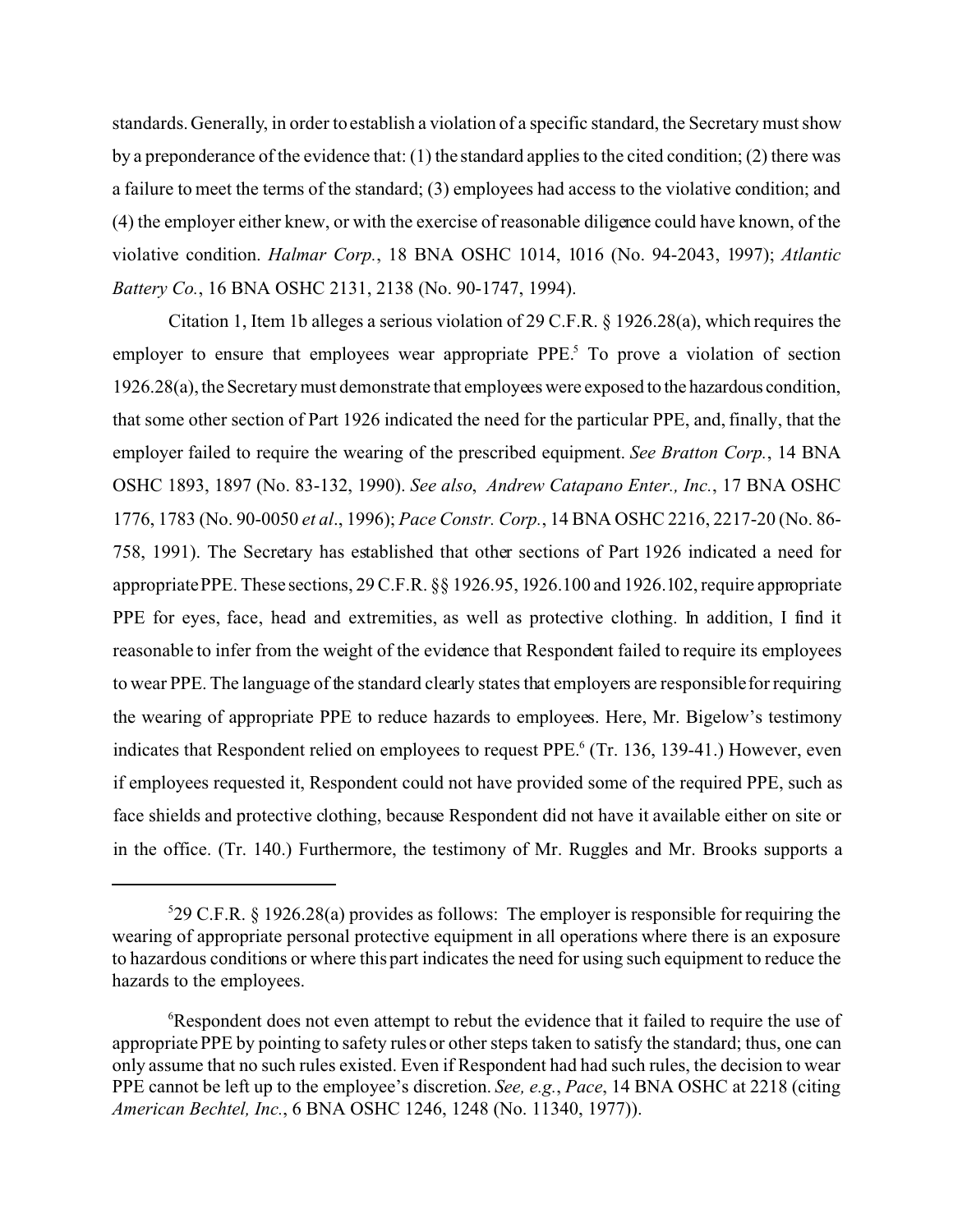finding that Respondent took no affirmative steps to ensure that its employees wore appropriate PPE. (Tr. 16, 37.)

Finally, the Secretary has shown that Respondent's employee was exposed to a hazardous condition warranting the use of PPE. It is clear that Respondent's employee, who was injured while working on a live electrical circuit, was not wearing appropriate PPE, including protective clothing, a face shield, insulated gloves and a hard hat. (Tr. 16-30, 37, 65-66, 78.) I find that a reasonable person would recognize the hazard of not wearing appropriate PPE when working on a live electrical circuit of 480 volts. It is certainly a recognized hazard warranting the use of PPE within the industry, as the Secretary's expert witness testified. (Tr. 97, 110, 117, 128-29.) I further find that Respondent could have known of the cited condition with the exercise of reasonable diligence. Mr. Morneault, the supervisor at the site, was responsible for ordering the necessary tools and equipment for the job. (Tr. 141-42.) In addition, Mr. Morneault himself assigned Mr. Ruggles to work on the energized system without ordering appropriate PPE from the office. (Tr. 16.) Finally, I find that this violation was correctly classified as serious in that the cited condition could have resulted in serious physical harm or death. Based on the foregoing, Item 1b is affirmed as a serious violation.

In Citation 1, Item 1c, the Secretary alleges a serious violation of 29 C.F.R.  $\S$  1926.416(a)(1), which prohibits employees from working in close proximity to an electric power circuit unless the circuit is de-energized or grounded effectively.<sup>7</sup> It is undisputed that the cited standard applies, and Respondent has failed to rebut the evidence that Mr. Ruggles was permitted to work in close proximity to an electric power circuit without protection from electric shock. The testimony of Mr. Ruggles, the CO and the OSHA expert all confirm that the work assigned could not be performed while the electric circuit box was de-energized. (Tr. 18-25, 77, 96-97, 115-16; C-27-28.) Further, all the evidence of record indicates that Respondent did not provide Mr. Ruggles with insulation or any other means to protect him from electric shock. (Tr. 16-30.) It is also undisputed that Mr. Ruggles was exposed and injured as a result of the cited condition, and his testimony that the supervisor rejected his suggestion of de-energizing the system supports a finding that Respondent had actual

 $729$  C.F.R. § 1926.416(a)(1) provides as follows: No employer shall permit an employee to work in such proximity to any part of an electric power circuit that the employee could contact the electric power circuit in the course of work, unless the employee is protected against electric shock by deenergizing the circuit and grounding it or by guarding it effectively by insulation or other means.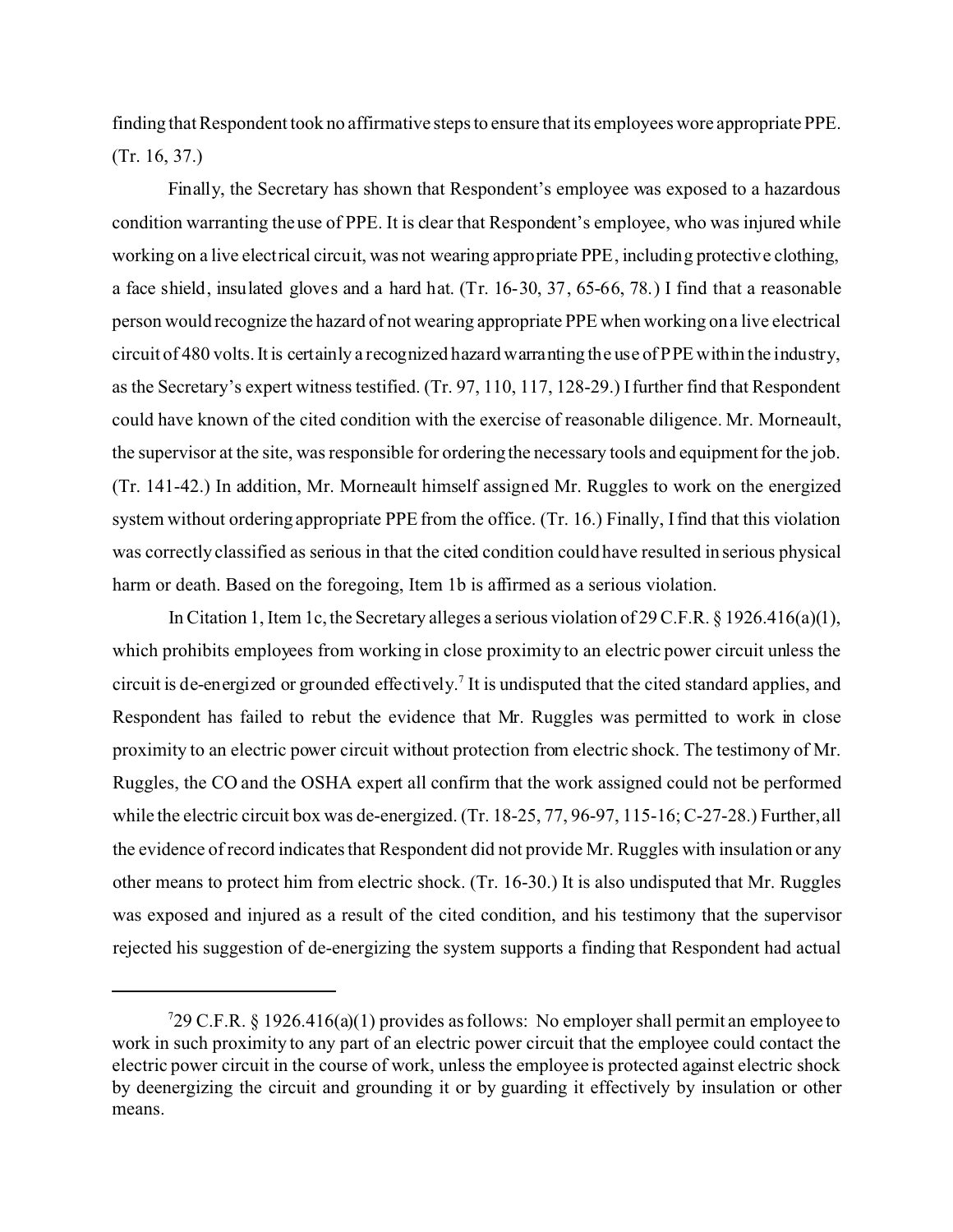knowledge of the violative condition. (Tr. 16.) Regardless, even without actual knowledge, Respondent could have known of the hazardous condition with the exercise of reasonable diligence. Clearly, exposure to energized electric power circuits without any protection could lead to serious physical harm or death. Therefore, I affirm Item 1c as a serious violation.

In Citation 1, Item 2a, the Secretary alleges a serious violation of 29 C.F.R. §  $1926.453(b)(2)(v)$ , which requires an employee to wear a safety belt with attached lanyard when working on an aerial lift.<sup>8</sup> Respondent does not contest the alleged violation, but it does contest the penalty.  $(R. Brief, p.11)$ . This item is accordingly affirmed as a serious violation.

Citation 1, Item 2b alleges a serious violation of 29 C.F.R.  $\S$  1926.453(b)(2)(ix), which requires aerial lifts to be equipped with lower controls capable of overriding the upper controls.<sup>10</sup> I find that the cited standard applies, and the evidence of record supports a finding that Respondent violated the terms of the standard. It is undisputed that the key necessary for operating the lower controls on the aerial lift was missing. (Tr. 28, 33-34.) It is also undisputed that an employee was exposed to the violative condition. (Tr. 28, 33-35.) Respondent argues that because it did not know the key was missing, it did not have the requisite knowledge. Although Respondent may not have had actual knowledge of the condition, Respondent could have known of it with the exercise of reasonable diligence. The aerial lift was in plain view of Respondent's supervisor, and a simple inspection would have alerted Respondent of the missing key. I find that the cited condition could have resulted in serious physical harm or death. In view of the record, I affirm Item 2b as a serious violation.

# 9 *See infra* for penalty determination.

 $829$  C.F.R. § 1926.453(b)(2)(v) provides that: A body belt shall be worn and a lanyard attached to the boom or basket when working from an aerial lift. Note to paragraph  $(b)(2)(v)$ : As of January 1, 1998, subpart M of this part (Sec. 1926.502(d)) provides that body belts are not acceptable as part of a personal fall arrest system. The use of a body belt in a tethering system or in a restraint system is acceptable and is regulated under Sec. 1926.502(e).

<sup>&</sup>lt;sup>10</sup>29 C.F.R. § 1926.453(b)(2)(ix) provides: Articulating boom and extensible boom platforms, primarily designed as personnel carriers, shall have both platform (upper) and lower controls. Upper controls shall be in or beside the platform within easy reach of the operator. Lower controls shall provide for overriding the upper controls. Controls shall be plainly marked as to their function. Lower level controls shall not be operated unless permission has been obtained from the employee in the lift, except in case of emergency.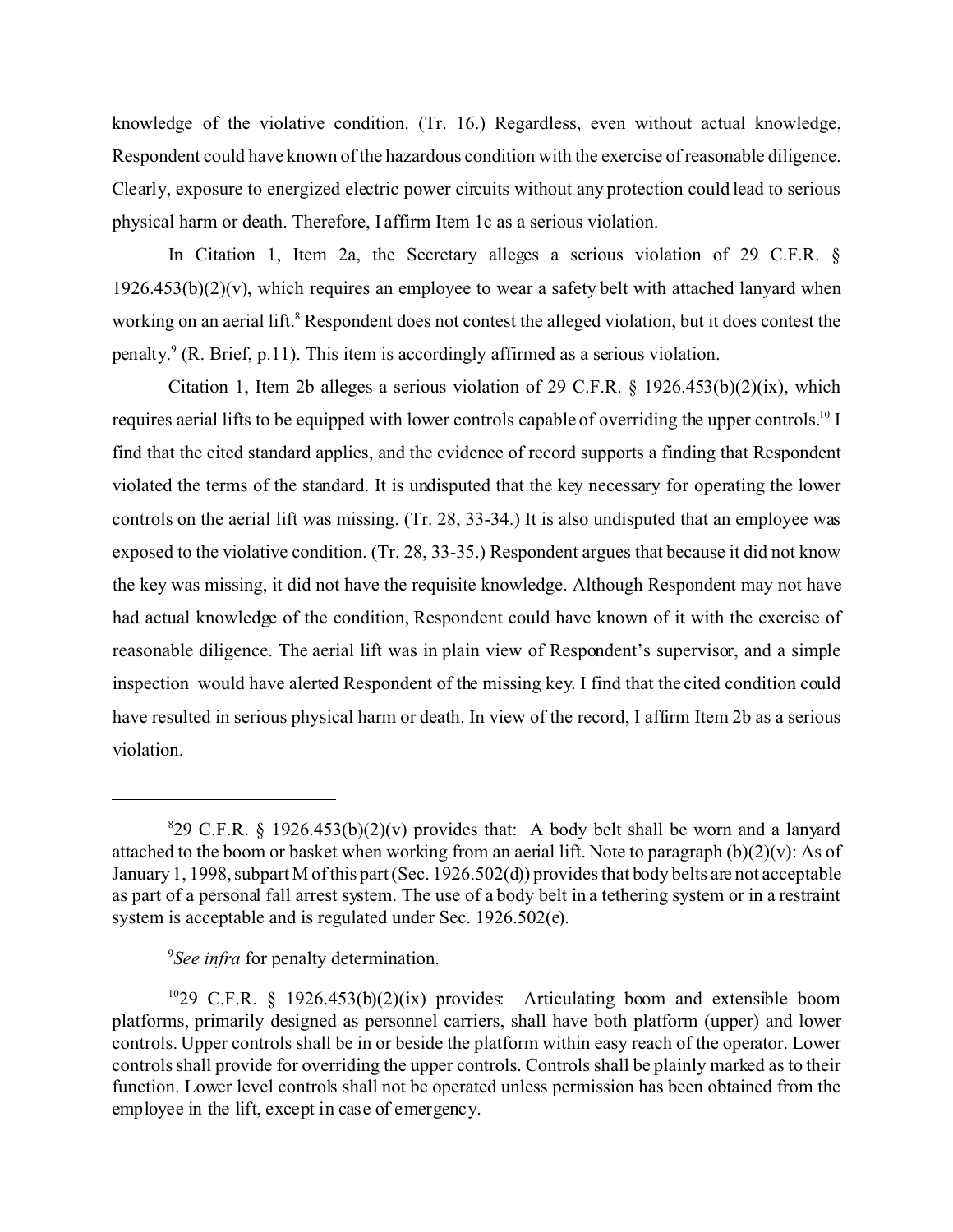In Citation 1, Item 2c, the Secretary alleges a serious violation of 29 C.F.R. § 1926.454(a), which requires training for employees working on scaffolds.<sup>11</sup> Respondent argues that this standard does not apply to aerial lifts because 29 C.F.R. § 1926.450(a) specifically provides that"[t]he criteria for aerial lifts are set out exclusively in § 1926.453." Although Respondent has stated correctly the quoted portion of section 1926.450(a), I disagree with Respondent's interpretation. In my opinion, the purpose of the quoted portion of section 1926.450(a) is to make a distinction between the technical requirements (*i.e.*, the use and construction requirements) for aerial lifts, as set out in section 1926.453, and for other scaffolds, as set out in sections 1926.451 and 1926.452. This interpretation is supported by the first sentence of the general requirements standard for scaffolds, section 1926.451, which also states that "[t]his section does not apply to aerial lifts, the criteria for which are set out exclusively in § 1926.453." The training standard, section 1926.454, has no similar provision explicitly excluding aeriallifts,but instead states specifically that the training requirements include areas covered by "[a]ny other pertinent requirements of this subpart." Thus, the training requirements, in my view, apply to all scaffolds, including aerial lifts.<sup>12</sup> I find, therefore, that section 1926.454(a) does in fact apply to the aerial lift in this case.

The Secretary has established the other elements of her burden of proof for the alleged violation. Mr. Ruggles' statements to the CO, and the statements of other employees, support a finding that Respondent did not train its employees in using the aerial lift as required by the standard. (Tr.14, 58.) It is undisputed that an employee was exposed to the cited condition, and Respondent

<sup>&</sup>lt;sup>11</sup>29 C.F.R. § 1926.454(a) provides that: The employer shall have each employee who performs work while on a scaffold trained by a person qualified in the subject matter to recognize the hazards associated with the type of scaffold being used and to understand the procedures to control or minimize those hazards. The training shall include the following areas, as applicable: (1) The nature of any electrical hazards, fall hazards and falling object hazards in the work area; (2) The correct procedures for dealing with electrical hazards and for erecting, maintaining, and disassembling the fall protection systems and falling object protection systems being used; (3) The proper use of the scaffold, and the proper handling of materials on the scaffold; (4) The maximum intended load and the load-carrying capacities of the scaffolds used; and (5) Any other pertinent requirements of this subpart.

 $12$ This conclusion is supported by the preamble to section 1926.453, which specifically states that "this type of equipment [aerial lift] is a scaffold" that should be addressed by Subpart L. 61 Fed Reg. 46,095 (August 30, 1996). To find that the training requirements for scaffolds do not apply to aerial lifts would clearly be contrary to the purposes of Subpart L.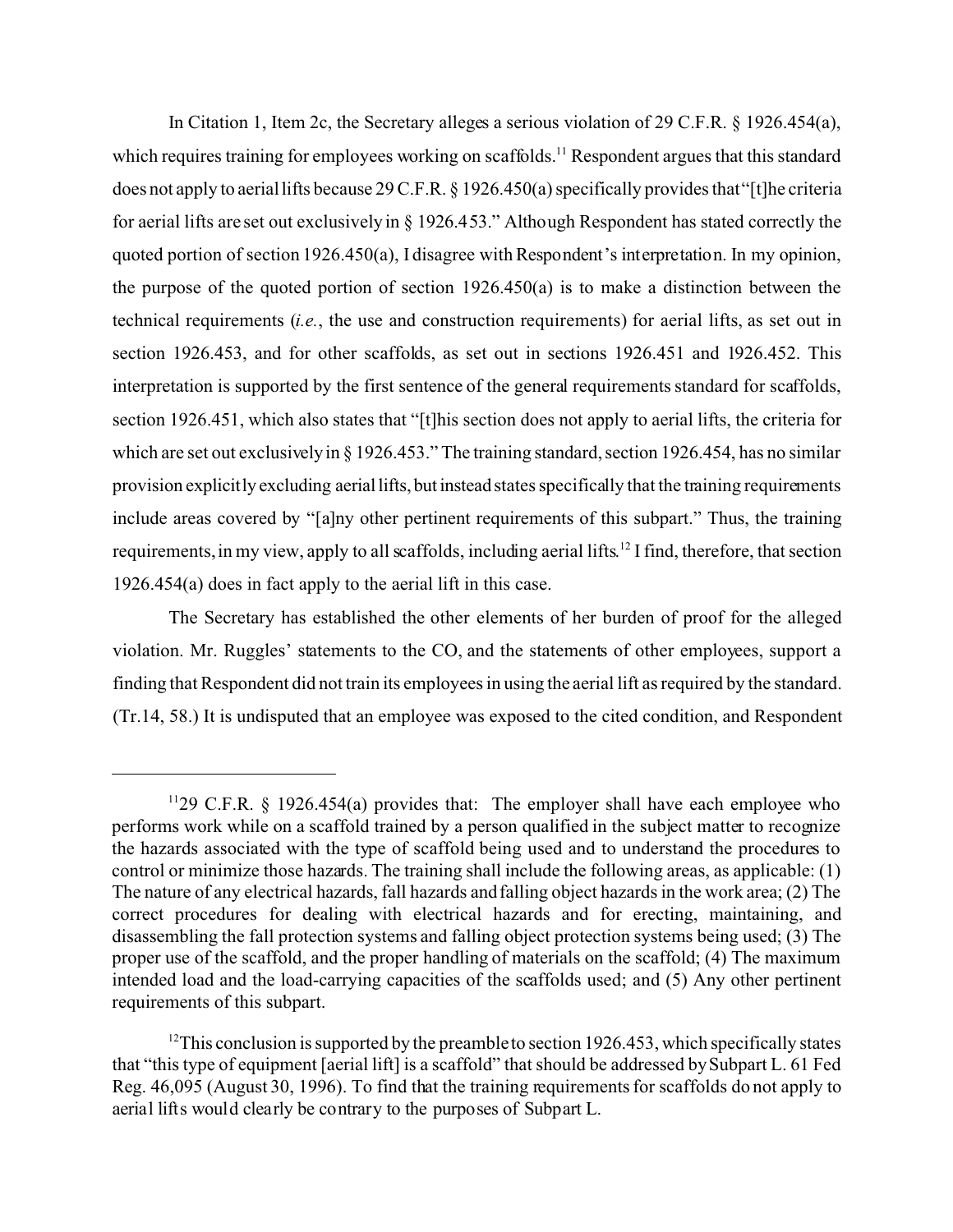could have discovered the violative condition with the exercise of reasonable diligence. Respondent's on-site supervisor directed Mr. Rugglesto use the lift to perform his assigned task, and he could easily have discovered that Mr. Ruggles was not properly trained. Based on the foregoing, this citation item is affirmed as a serious violation.

## *Penalty Assessment*

The classification for Citation 1, Items 1 and 2 is affirmed. The Secretaryhas proposed a total penalty of \$1,500.00 for Items 1a, 1b and 1c and a total penalty of \$750.00 for Items 2a, 2b and 2c. Pursuant to section 17(j) of the Act, 29 U.S.C. § 666(j), the Commission must give due consideration to four factors in assessing penalties: (1) the size of the employer's business, (2) the gravity of the violation, (3) the employer's good faith, and (4) the employer's prior history of OSHA violations. The gravityof the violation is generallythe principal element in penalty assessment. *See, e.g., Trinity Indus., Inc.*, 15 BNA OSHC 1481 (No. 88-2691, 1992), and cases cited therein. Upon considering these factors, I conclude that the proposed penalties are appropriate. The penalties as proposed are accordingly assessed.

## *ORDER*

Based upon the foregoing decision, the disposition of the citation items, and the penalties assessed therefore, is as follows:

| <b>Citation 1</b>                | <b>Standard</b>        | <b>Disposition</b> | <b>Classification</b> | <b>Civil Penalty</b> |
|----------------------------------|------------------------|--------------------|-----------------------|----------------------|
| Item 1a                          | section $5(a)(1)$      | Affirmed           | Serious               | \$1,500.00           |
| Item 1b                          | § 1926.28(a)           | Affirmed           | Serious               | (See Item 1a)        |
| Item 1c                          | § 1926.416(a)(1)       | Affirmed           | Serious               | (See Item 1a)        |
| Item 2a                          | $\S 1926.453(b)(2)(v)$ | Affirmed           | Serious               | \$750.00             |
| Item 2b                          | § 1926.453(b)(2)(ix)   | Affirmed           | Serious               | (See Item 2a)        |
| Item 2c                          | \$1926.454(a)          | Affirmed           | Serious               | (See Item 2a)        |
| <b>Total Penalties Assessed:</b> | \$2,250.00             |                    |                       |                      |

 $\sqrt{s}$ 

G. MARVIN BOBER ADMINISTRATIVE LAW JUDGE